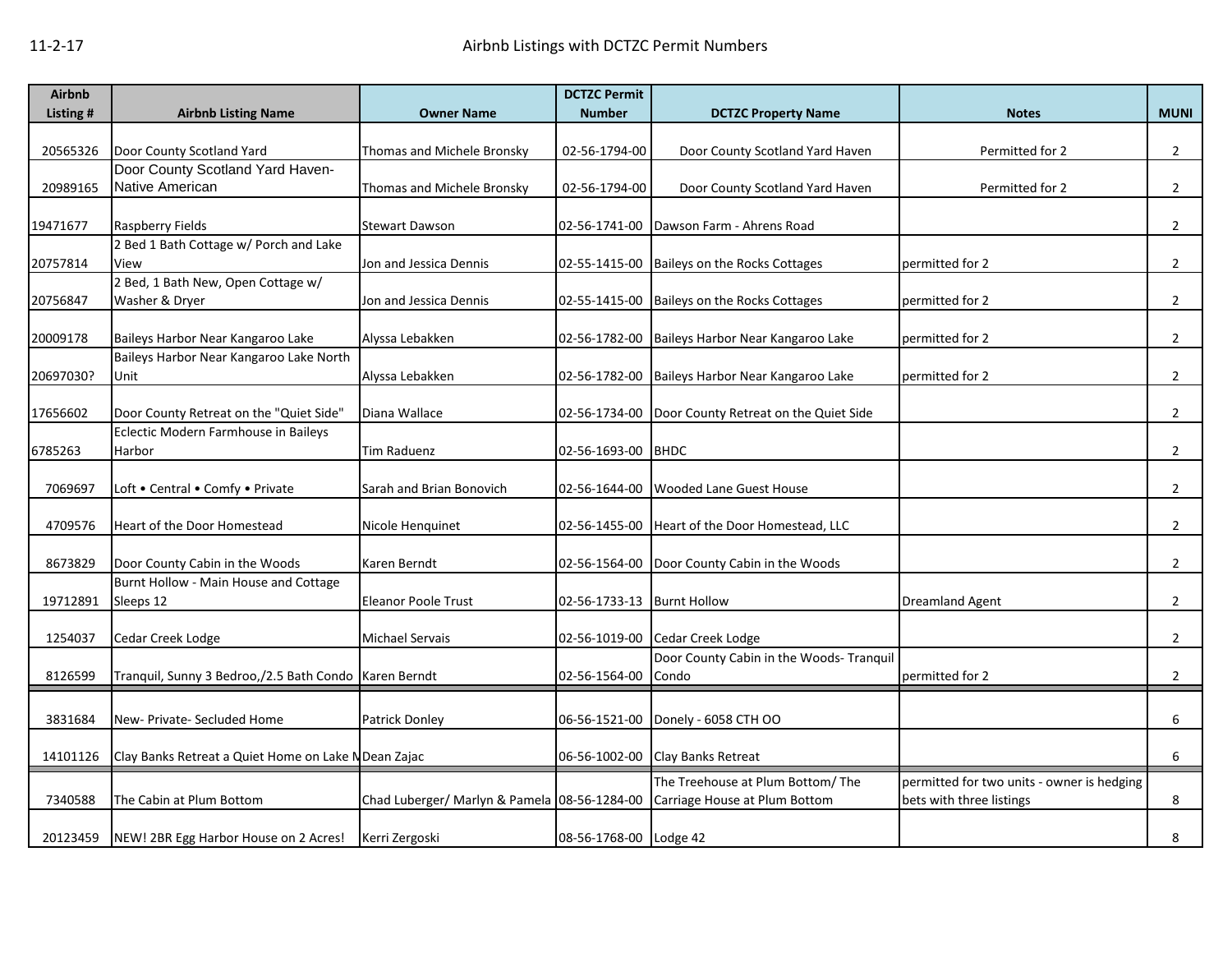|          | Gorgeous Waterview overlooking the bay     |                                                                            |                           |                                                  |                                            |   |
|----------|--------------------------------------------|----------------------------------------------------------------------------|---------------------------|--------------------------------------------------|--------------------------------------------|---|
| 19082486 | of green bay                               | Matthew A Pidgeon                                                          | 08-53-1754-00             | Landmark Resort - Pidgeon - Unit 205             |                                            | 8 |
|          |                                            |                                                                            |                           |                                                  |                                            |   |
| 13606442 | Cozy Farmhouse Studio                      | Renee Schwaller and Steve Beaud 08-56-1649-00 Farmhouse Studio             |                           |                                                  |                                            | 8 |
|          |                                            |                                                                            |                           | The Treehouse at Plum Bottom/ The                | permitted for two units - owner is hedging |   |
| 4950769  | The Treehouse at Plum Bottom               | Chad Luberger/ Marlyn & Pamela 08-56-1284-00 Carriage House at Plum Bottom |                           |                                                  | bets with three listings                   | 8 |
|          |                                            |                                                                            |                           |                                                  |                                            |   |
| 6677520  | Sunset Bluff Getaway in Egg Harbor         | Michael & Christina Hauge                                                  |                           | 08-53-0384-05 Sunset Bluff Condo - Unit 2- Hauge |                                            | 8 |
|          | Renovated! 2 Bedroom/1 ba Family           |                                                                            |                           |                                                  |                                            |   |
| 12896781 | <b>Friendly Resort</b>                     | Scott & Wendy Schultz                                                      |                           | 08-53-1626-00 Landmark Resort - Schultz          | permitted for 2                            | 8 |
|          | Newly Updated! 2 Bed/1 Ba Family           |                                                                            |                           |                                                  |                                            |   |
| 19190730 | <b>Friendly Resort</b>                     | Scott & Wendy Schultz                                                      | 08-53-1626-00             | Landmark Resort - Schultz                        | permitted for 2                            | 8 |
|          |                                            |                                                                            |                           | Landmark Resort - Our Piece of the Door -        |                                            |   |
| 13479701 | Our Piece of the Door                      | Roby Onan                                                                  | 08-53-1652-00             | Onan #3224                                       |                                            | 8 |
|          | Gorgeous Waterview 2 Bedroom 1 Bath        |                                                                            |                           | Landmark Resort-Unit 307- Island Winds           |                                            |   |
| 14613779 | Condo!                                     | Island Winds LLC - Kristin Van Dris: 08-53-1671-00 LLC                     |                           |                                                  |                                            | 8 |
|          |                                            |                                                                            |                           |                                                  |                                            |   |
| 16662817 | Cottage on the Bay                         | Elizabeth & Mario Bernardi                                                 |                           | 08-56-0841-00 Cottage on the Bay - Bernardi      |                                            | 8 |
|          | Newly Renovated Waterview 1 Bedroom 1      |                                                                            |                           | Landmark Resort - Units 1225 -1220 -             |                                            |   |
| 16213355 | bath Condo                                 | Christopher and Sara Spencer                                               | 08-53-1686-00             | Spencer                                          | permitted for 2                            | 8 |
|          |                                            |                                                                            |                           | Landmark Resort - Units 1225 -1220 -             |                                            |   |
| 16462773 | Relaxing 1 Bedroom 1 Bathroom Condo        | Christopher and Sara Spencer                                               | 08-53-1686-00             | Spencer                                          | permitted for 2                            | 8 |
|          |                                            |                                                                            |                           | Landmark Resort- Beautiful Water View            |                                            |   |
| 1595111  | <b>Beautiful Waterview Condo</b>           | Kathlyn Geracie                                                            | 08-53-1689-00             | Condo                                            |                                            | 8 |
|          |                                            |                                                                            |                           | Landmark Resort Unit 2317 - Leaf House           |                                            |   |
| 16751564 | Leaf House Door County                     | Sean and Cami Wright                                                       | 08-53-1699-00 Door County |                                                  |                                            | 8 |
|          | Relaxing Waterfront Door County Lake       |                                                                            |                           |                                                  |                                            |   |
| 15399898 | House                                      | Brianne & Barry Tegel                                                      |                           | 08-56-1707-00 Door County Lake House Tegel       |                                            | 8 |
|          | Relaxing Nostalgic Log Home "Green Apple   |                                                                            |                           |                                                  |                                            |   |
| 16987204 | Lodge"                                     | Patricia Culliton                                                          |                           | 08-56-1715-00 Green Apple Lodge                  |                                            | 8 |
|          | Egg Harbor Cottage on the Waters of        |                                                                            |                           |                                                  |                                            |   |
|          | 17748137 Green Bay                         | Patti Jo Hedeen                                                            |                           | 08-55-0302-00 Sunset on Bay Shore                |                                            | 8 |
|          |                                            |                                                                            |                           |                                                  |                                            |   |
|          | 17527605 2 Bed 2 Bath Condo w/ Pool Access | Will Pflum                                                                 |                           | 08-53-1684-00 Landmark Resort Pflum              |                                            | 8 |
|          |                                            |                                                                            |                           | The Treehouse at Plum Bottom/ The                | permitted for two units - owner is hedging |   |
| 8163799  | The Cottage at Plum Bottom                 | Chad Luberger/ Marlyn & Pamela 08-56-1284-00                               |                           | Carriage House at Plum Bottom                    | bets with three listings                   | 8 |
|          | Remodeled 1 Bed 1 Bath ADA Condo w/        |                                                                            |                           | Landmark Resort - Door County Getaways-          |                                            |   |
| 18286289 | Wood View                                  | <b>Brian Wiegland</b>                                                      | 08-53-1688-00             | Wiegand                                          | permitted for 4 units                      | 8 |
|          | Comfortable Condo at Beautiful             |                                                                            |                           | Landmark Resort - Door County Getaways-          |                                            |   |
| 2102521  | <b>Landmark Resort</b>                     | <b>Brian Wiegland</b>                                                      | 08-53-1688-00 Wiegand     |                                                  | permitted for 4 units                      | 8 |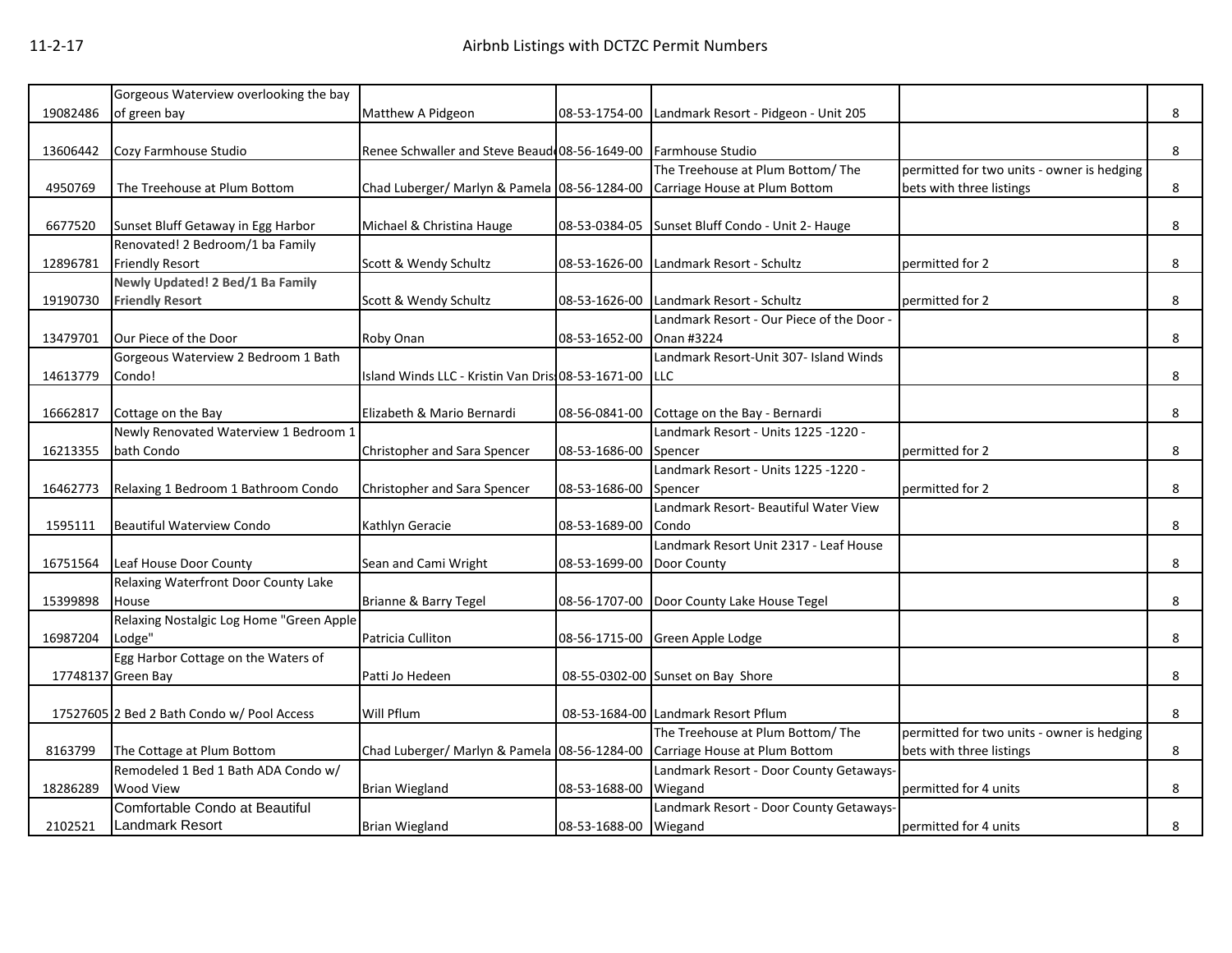| 19123032 | O.B.P. Kornerstone Unit                           | Claire & Frank Murphy              | 08-59-1233-00        | Off the Beaten Path                          | permitted for 4 units  | 8 |
|----------|---------------------------------------------------|------------------------------------|----------------------|----------------------------------------------|------------------------|---|
| 19120828 | O.B.P. Wildside Unit                              | Claire & Frank Murphy              | 08-59-1233-00        | Off the Beaten Path                          | permitted for 4 units  | 8 |
|          |                                                   |                                    |                      |                                              |                        |   |
| 19117481 | O.B.P. Baliwick Unit                              | Claire & Frank Murphy              | 08-59-1233-00        | Off the Beaten Path                          | permitted for 4 units  | 8 |
| 19119678 | O.B.P. Bunk Unit                                  | Claire & Frank Murphy              | 08-59-1233-00        | Off the Beaten Path                          | permitted for 4 units  | 8 |
| 19667912 | Ski Shore Retreat                                 | Susan Kwaterski                    |                      | 08-56-0806-13 Ski Shore Retreat              | <b>Dreamland Agent</b> | 8 |
| 7989119  | Breathtaking Water View Condo                     | Michael and Leigh Dicks            |                      | 08-53-1554-00 Landmark Resort - Dicks Rental |                        | 8 |
|          | Serene 1 Bed 1 Bath Condo w/ Woods                |                                    |                      | Landmark Resort - Door County Getaways-      |                        |   |
| 18287078 | View                                              | <b>Brian Wiegland</b>              | 08-53-1688-00        | Wiegand                                      | permitted for 4 units  | 8 |
| 18324472 | 1 Bed 1 Bath Condo Close to Pool and<br>Amenities | Susan & Richard Geils              | 08-53-1716-00        | Landmark Geils                               |                        | 8 |
|          |                                                   |                                    |                      |                                              |                        |   |
| 17121280 | Awesome Sunset Condo                              | <b>Christine Crowley</b>           | 09-53-0549-00        | Awesome Sunset Condo - Ridgewood<br>Condo 5  |                        | 9 |
| 19113075 | Awesome Sunset Condo TOO                          | Claire & Frank Murphy              | 09-53-1445-00        | Awesome Sunset Condo TOO                     |                        | 9 |
| 13589290 | Egg Harbor Log Cabin                              | Karen Berndt                       |                      | 09-56-1646-00 Egg Harbor Log Cabin           |                        | 9 |
|          |                                                   |                                    |                      |                                              |                        |   |
| 13812976 | Egg Harbor Bluffwood House                        | Claire & Frank Murphy              | 09-56-1232-00        | <b>Blluffwood House</b>                      |                        | 9 |
| 7324007  | The Pink House                                    | Sandra DeLegge                     | 09-56-1545-00        | The Pink House                               |                        | 9 |
| 15922477 | <b>Treehouse Appartment</b>                       | Kathy Navis                        |                      | 09-53-1576-00 Sunset View Apartment          | permitted for 4        | 9 |
| 9602336  | Downstown Sunset View Apartment                   | Kathy Navis                        |                      | 09-53-1576-00 Sunset View Apartment          | permitted for 4        | 9 |
|          |                                                   |                                    |                      |                                              |                        |   |
| 20770425 | Green Door Inn Unit #5                            | Kathy Navis                        | 09-53-1576-01        | <b>Sunset View Apartment</b>                 | permitted for 4        | 9 |
| 20771252 | Green Door Inn Unit #6                            | Kathy Navis                        |                      | 09-53-1576-02 Sunset View Apartment          | permitted for 4        | 9 |
| 525258   | Quiaint Cozy A-Frame in Door County               | Tim & Kristin Mahoney              | 09-56-1308-00        | Quaint Cozy A-Frame                          |                        | 9 |
| 11512240 | Gorgeous View ~ Walk to Town                      | <b>Melanie and Richard Parsons</b> | 09-53-1609-00        | Ridgewood Bluff Condo - Parson               |                        | 9 |
|          |                                                   |                                    |                      |                                              |                        |   |
| 17170132 | Cape Cod Style 3 Bedroom                          | Alpine                             | 09-51-0318-00 Alpine |                                              |                        | 9 |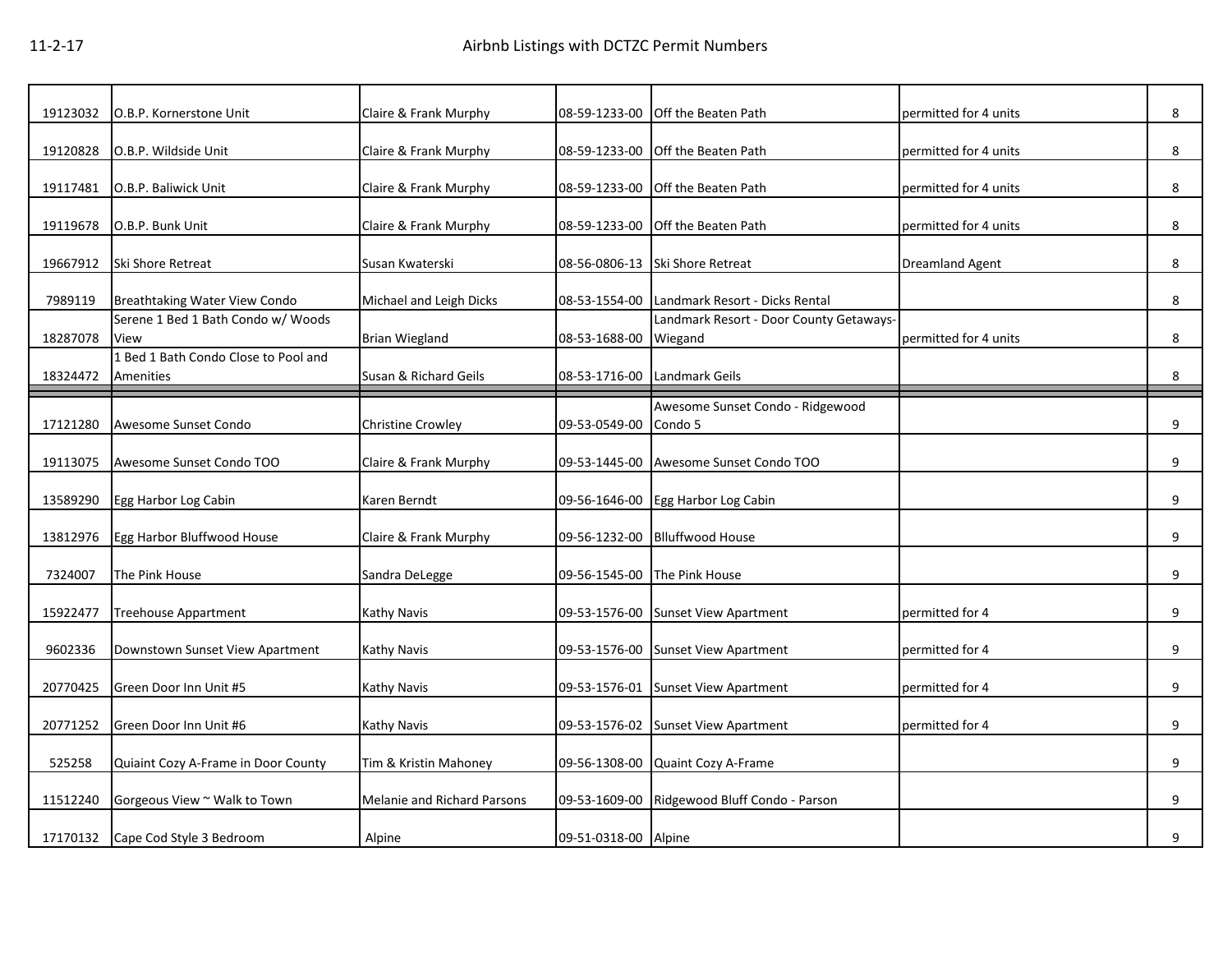|          | Cape Cod-Style 1 Bdrm Cottage in Egg       |                                |                            |                                              |                 |    |
|----------|--------------------------------------------|--------------------------------|----------------------------|----------------------------------------------|-----------------|----|
| 17184189 | Harbor, WI                                 | Alpine                         | 09-51-0318-00 Alpine       |                                              |                 | 9  |
|          | True Door County - Four Bedroom/2          |                                |                            |                                              |                 |    |
| 17746266 | <b>Bathroom Home</b>                       | Alpine                         | 09-51-0318-00 Alpine       |                                              |                 | 9  |
|          | True Door County - 2 Bedroom/1             |                                |                            |                                              |                 |    |
| 17744343 | <b>Bathroom Home</b>                       | Alpine                         | 09-51-0318-00 Alpine       |                                              |                 | 9  |
|          | Door County - 2 Bedroom/1 Bathroom         |                                |                            |                                              |                 |    |
| 17748572 | Home on Water                              | Alpine                         | 09-51-0318-00 Alpine       |                                              |                 | 9  |
|          | True Door County - 3 Bedroom/2             |                                |                            |                                              |                 |    |
| 17745387 | <b>Bathroom Home</b>                       | Alpine                         | 09-51-0318-00 Alpine       |                                              |                 | 9  |
|          | Village Cottage- close to shops, dining, & |                                |                            |                                              |                 |    |
| 16911381 | water                                      | A Village Cottage LLC          |                            | 09-55-0735-00 A Village Cottage LLC          | permitted for 2 | 9  |
|          | Village Cottage - walkable to waterfront   |                                |                            |                                              |                 |    |
| 16542621 | and town                                   | A Village Cottage LLC          |                            | 09-55-0735-00 A Village Cottage LLC          | permitted for 2 | 9  |
|          |                                            |                                |                            |                                              |                 |    |
| 20360386 | Egg Harbor Hideaway                        | RME Holdings - Robert Esposito |                            | 09-56-1780-00 Egg Harbor Hideaway            |                 | 9  |
|          | <b>Meadow Ridge Resort--Aquatic</b>        |                                |                            |                                              |                 |    |
| 21201942 | Center, Arcade & more                      |                                |                            | Timeshare wholesaler                         |                 | 9  |
|          |                                            |                                |                            |                                              |                 |    |
| 17097048 | Meadow Ridge Door County -                 | Peri Jackson                   |                            | 09-59-1717-00 Meadow Ridge Timeshare Jackson |                 | 9  |
|          |                                            |                                |                            |                                              |                 |    |
|          | Peninsula Park and Island View - 3         |                                |                            |                                              |                 |    |
| 15152902 | bedroom house                              | James Lindbloom                | 11-56-1558-00              | Peninsula Park and Island View               | permitted for 2 | 11 |
|          |                                            |                                |                            |                                              |                 |    |
| 7746988  | #1 Peninsula Park and Island View          | James Lindbloom                |                            | 11-56-1558-00 Peninsula Park and Island View | permitted for 2 | 11 |
|          |                                            |                                |                            |                                              |                 |    |
| 7833318  | #2 Peninsula Park and Island View          | James Lindbloom                |                            | 11-56-1558-00 Peninsula Park and Island View | permitted for 2 | 11 |
|          | NEW! 3BR Ephraim House w/ Harbor           |                                |                            |                                              |                 |    |
| 20916442 | Views!                                     | Carol S Corbett                |                            | 11-56-1806-00 Harbor View Ephraim - Corbett  |                 | 11 |
|          |                                            |                                |                            |                                              |                 |    |
| 13769377 | <b>Hollis House</b>                        | Daniel & Lori Schwefel         | 11-56-1659-00 Hollis House |                                              |                 | 11 |
|          |                                            |                                |                            |                                              |                 |    |
| 13549163 | <b>Rustic Elegance</b>                     | Daniel & Laurel Simons         |                            | 11-56-1656-00 Elegant Home in Ephraim        |                 | 11 |
|          |                                            |                                |                            |                                              |                 |    |
| 15634038 | Brookpoint Condo 2 BR, 2 BA                | Karen Berndt                   |                            | 12-53-1681-00 Brook Point Condo #5- Berndt   |                 | 12 |
|          |                                            |                                |                            |                                              |                 |    |
| 21125448 | Peaceful getaway in Fish Creek             | <b>Mary Gunderson</b>          |                            | 12-53-1423-00 Northhaven Gunderson           |                 | 12 |
|          | Luxury tri-Level Condo Downtown Fish       |                                |                            |                                              |                 |    |
| 20308419 | Creek                                      | Jonathan Glapa                 | 12-53-1791-00              | Luxury Tri-Level Fish Creek - Glapa          |                 | 12 |
|          |                                            | <b>Steve Ellmann</b>           | 12-56-0369-00 Ellman House |                                              |                 | 12 |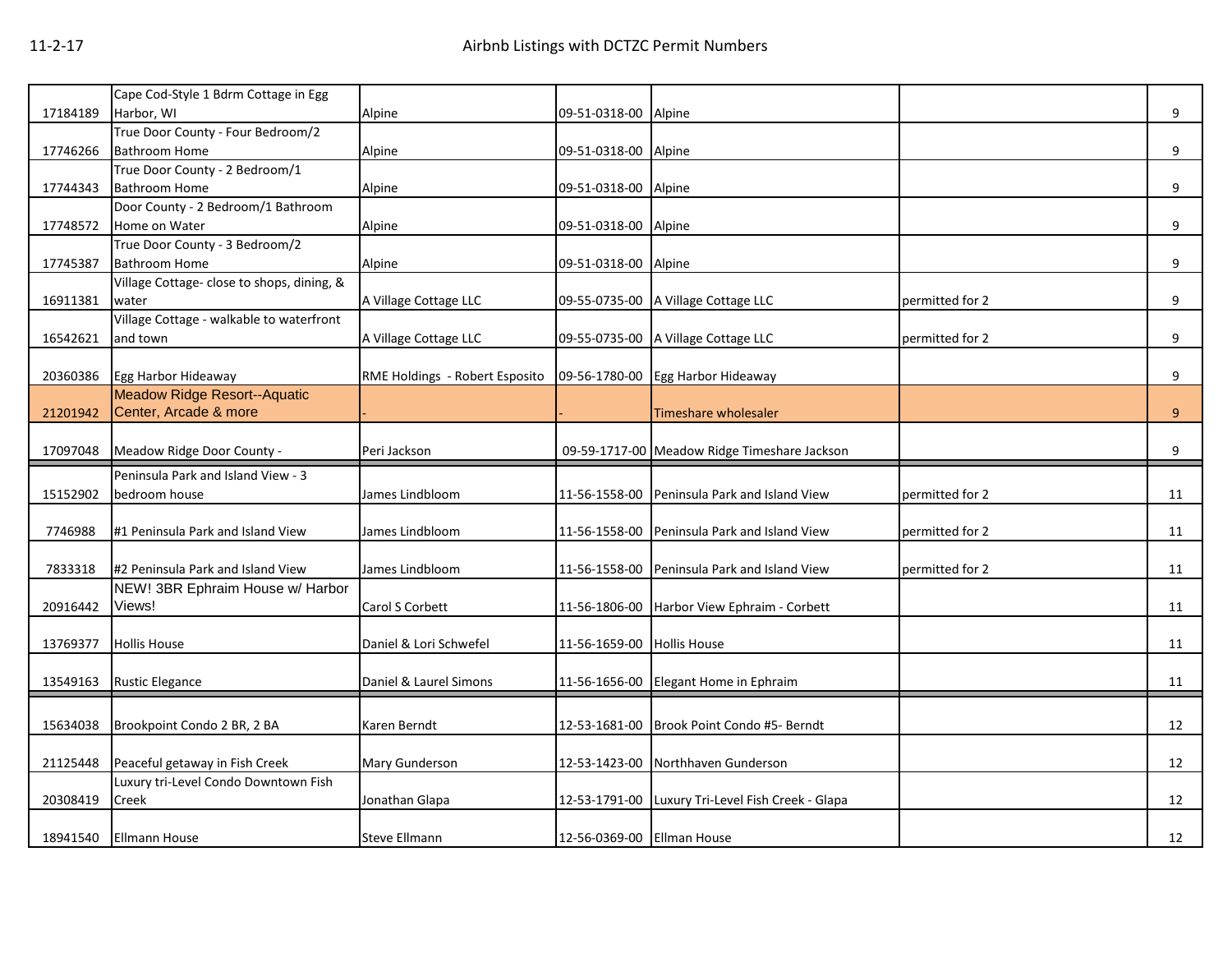| 10015145  | Lawler Guest House                                       | Greg and Dan Lawler                                                | 12-56-1573-00 | Lawler Guest House                                                               |                               | 12       |
|-----------|----------------------------------------------------------|--------------------------------------------------------------------|---------------|----------------------------------------------------------------------------------|-------------------------------|----------|
| 5123586   | Relax & Refocus at Hesed House                           | Jerry & Jane Noskowiak                                             | 12-56-1446-00 | <b>Hesed House</b>                                                               |                               | 12       |
| 19030700  | The Retreat on Fish Creek the Lowers                     | Fish Creek Cottages LLC                                            | 12-56-1690-06 | Cottages on Fish Creek, The                                                      |                               | 12       |
| 19034615  | The Retreat on Fish Creek the Uppers                     | Fish Creek Cottages LLC                                            | 12-56-1690-06 | Cottages on Fish Creek, The                                                      |                               | 12       |
| 5278540   | Irish Hospitality in Fish Creek WI                       | Megan O'Meara                                                      | 12-54-0685-00 | O'Meara's Cottage Loft                                                           |                               | 12       |
| 19551785  | <b>Bluff House</b>                                       | Cookery, Inc.                                                      | 12-55-0122-00 | Cookerty Lodging                                                                 | permitted for 3               | 12       |
| 1894636   | Cedar Creek Lodge II                                     | <b>Michael Servais</b>                                             | 12-56-1357-00 | Cedar Creek Lodge #2                                                             |                               | 12       |
| 12588724  | Country Chalet of Fish Creek                             | Dennis & Marla Sunstron                                            | 12-55-0830-00 | Country Chalet                                                                   |                               | 12       |
| 13496429  | <b>Cedarwood Vacation Home</b>                           | Jay and Carla Marr                                                 | 12-55-0778-00 | Cedarwood Marr                                                                   |                               | 12       |
| 12964179  | Fish Creek, WI: Sweet log cabin &<br>meditation paths    | Robin Bienemann                                                    | 12-56-1665-00 | Sweet Log Cabin Bienneman                                                        |                               | 12       |
| 15062338  | 2 Bedroom for Retreat at Baileys Harbor<br>Resort, WI    | Misty                                                              |               |                                                                                  | Timeshare with no information | 15       |
| 197063455 | <b>Whispering Pines</b>                                  | Beth Ann Meyer                                                     | 15-56-1793-00 | <b>Whispering Pines</b>                                                          | permitted for 2               | 15       |
| 19709930  | <b>Whispering Pines 2</b>                                | Beth Ann Meyer                                                     | 15-56-1793-00 | <b>Whispering Pines</b>                                                          | permitted for 2               | 15       |
| 11659022  | Classic Farm House in Egg Harbor (upper<br>unit)         | <b>Tim Raduenz</b>                                                 | 15-56-1601-00 | Raduenz 6551 CTH T                                                               |                               | 15       |
| 12653322  |                                                          |                                                                    |               |                                                                                  |                               |          |
|           |                                                          | Kris Zeile                                                         | 15-56-1263-00 | <b>Shoreline Ventures</b>                                                        |                               |          |
| 14400793  | Jacksonport Wi Door Co on the Beach                      | Janet Slater                                                       |               |                                                                                  |                               | 15<br>15 |
| 9953250   | Door County Lakeside Retreat<br>Door County Country Home | <b>Terry Kinney</b>                                                |               | 15-56-1085-00 Lakeside Paradise Slater<br>27-55-0737-00 Door County Country Home |                               | 27       |
| 185416    | Door County Waterfront Cottage                           | Lane Kendig and Elaine Carmichae 27-56-1156-00 Kendig Snake Island |               |                                                                                  |                               | 27       |
| 13379159  | Sherwood Point Cabin adjacent to<br>Lighthouse           | Ricky & Carrie Uhlig                                               | 27-56-1321-00 | Sherwood Point Cabin                                                             |                               | 27       |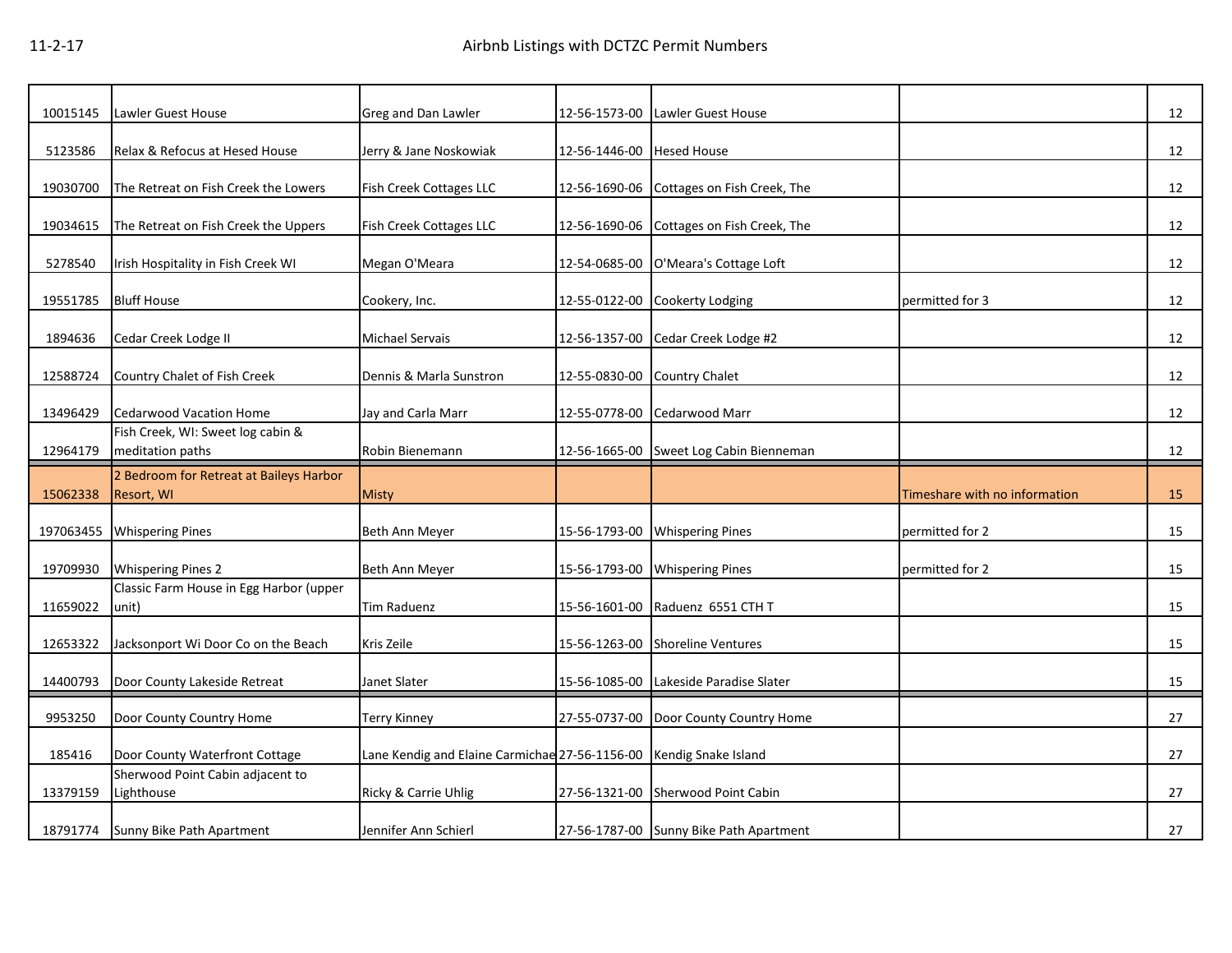| 20512078 | Sunshine's Bayshore Vacation Cottage              | Lyle Handeland                               |               | 27-56-1796-00 Sunshine's Bayshore Vacation Cottage |                           | 27 |
|----------|---------------------------------------------------|----------------------------------------------|---------------|----------------------------------------------------|---------------------------|----|
| 21287907 | Snug condo on the water in Sturgeon<br><b>Bay</b> |                                              |               |                                                    |                           | 27 |
| 14142417 | Waterfront Cottage on Sturgeon Bay                | Louise Knutter                               | 27-56-1680-00 | Waterfront Cottage - Knutter                       |                           | 27 |
| 17346242 | Harbor Cottage Retreat                            | Ray Ambrosius                                |               | 27-56-1723-00 Harbor Cottage Retreat               |                           | 27 |
| 6798124  | The Cabbage, a 1969 A frame                       | Kimberly Hazen                               |               | 32-56-1496-00 Hazen Cabbage                        |                           | 32 |
| 18686076 | Get Ready to hear Welcome Home                    | Charlene K Berg                              | 32-56-1756-00 | Welcome Home- 12625 STH 42                         |                           | 32 |
| 634251   | Door County Lakefront Cottage                     | Diane Christell                              |               | 32-56-1250-00 Door County Lakefront Cottage        |                           | 32 |
| 9818691  | Charming 1880's Log Cabin                         | Terry & Kermit Bott                          |               | 32-55-0770-00 Doc's Hideaway                       |                           | 32 |
| 8346814  | Three Sister Meadow Private Room                  | Tim and Kathleen Kay                         | 32-56-1523-00 | Three Sisters Farm                                 | permitted for three units | 32 |
| 8036265  | Three Sisters "Sweet" Retreat                     | Tim and Kathleen Kay                         | 32-56-1523-00 | Three Sisters Farm                                 | permitted for three units | 32 |
| 6795558  | Rustic Summer Sleeping House                      | Tim and Kathleen Kay                         | 32-56-1523-00 | Three Sisters Farm                                 | permnitted for 3          | 32 |
| 20848190 | Lady Loon                                         |                                              |               |                                                    |                           | 32 |
| 21026430 | Cottage Hideaway                                  | Mary Jahnke                                  | 32-55-0710-00 | Cottage Hideaway                                   |                           | 32 |
| 19476764 | North Woods Cottage                               | Robert Grant                                 | 32-56-1749-00 | Northwoods Cottage                                 |                           | 32 |
| 896560   | Terra Cottages Gills Rock 3                       | Deborah "Sophie" Taubert Gehan 32-55-0124-00 |               | <b>Terra Cottages</b>                              | permitted for five units  | 32 |
| 1036370  | <b>Eclectic Style Cottage</b>                     | <b>Tim Raduenz</b>                           | 32-56-0930-00 | <b>EBDC-Raduenz</b>                                |                           | 32 |
| 897991   | Terra Cottages Gills Rock, Door Co.               | Deborah "Sophie" Taubert Gehan 32-55-0124-00 |               | <b>Terra Cottages</b>                              | permitted for five units  | 32 |
| 2336212  | Terra Cottages #2                                 | Deborah "Sophie" Taubert Gehan 32-55-0124-00 |               | <b>Terra Cottages</b>                              | permitted for five units  | 32 |
| 7998854  | Sweet Door County Cabin                           | Shelly Sprinkman                             | 32-56-1682-00 | <b>Architecturally Designed Charmer</b>            |                           | 32 |
| 3904298  | Tree Tops Delight II                              | Eileen and George True                       |               | 32-56-1331-00 Tree Top Delight - True              | permitted for two units   | 32 |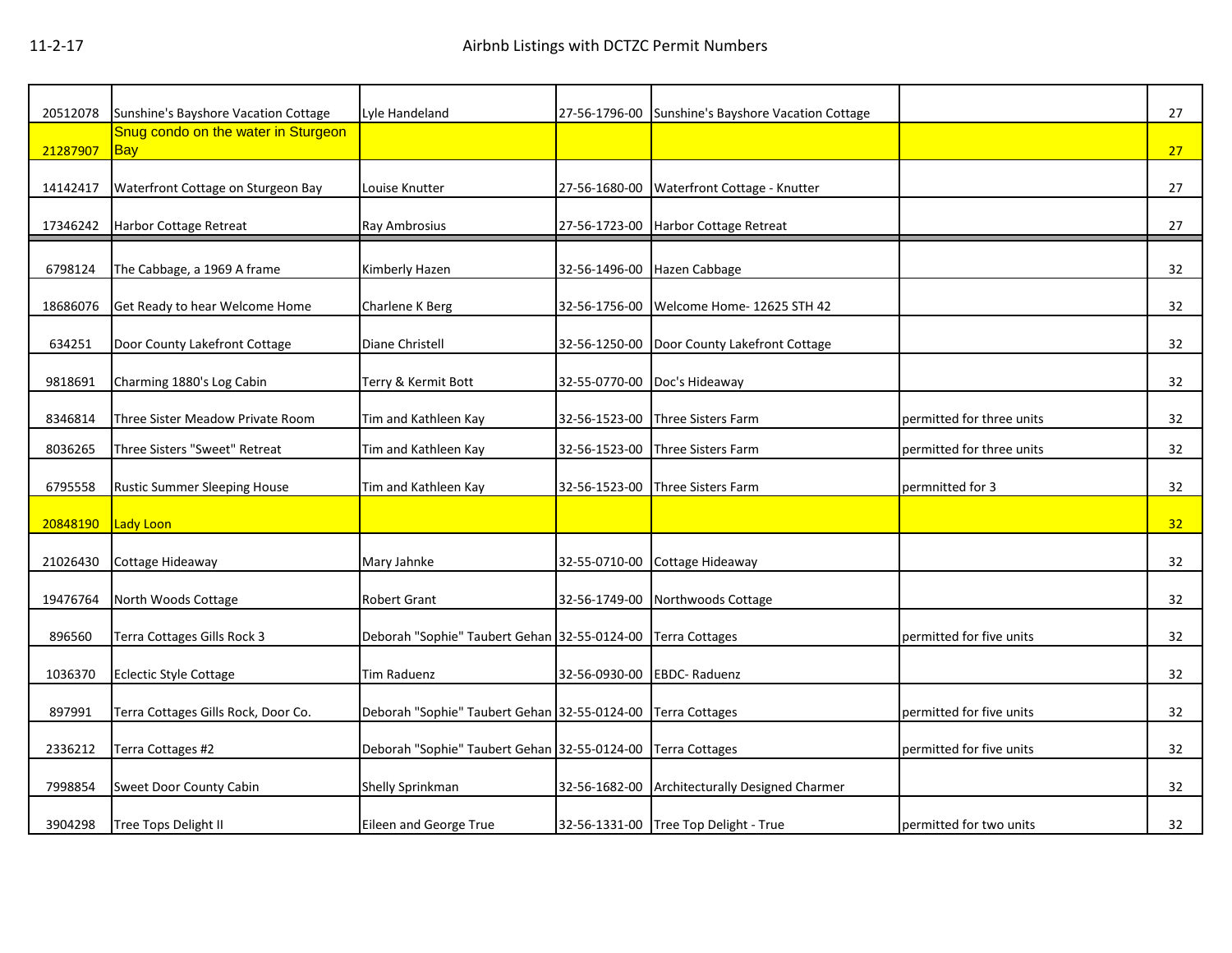| 1300502  | Treetops Delight in Northern Door        | Eileen and George True                       | 32-56-1331-00 | Tree Top Delight - True                    | Permitted for two units  | 32 |
|----------|------------------------------------------|----------------------------------------------|---------------|--------------------------------------------|--------------------------|----|
|          | Shoreline Resort-Condominiums 3rd Floor  |                                              |               |                                            |                          |    |
| 13597414 | Waterview                                | Rockton Shoreline, LLC                       | 32-51-0796-00 | Shoreline Resort & Condos                  |                          | 32 |
| 14277383 | <b>Beautiful Door County Condo</b>       | Rockton Shoreline, LLC                       | 32-51-0796-00 | Shoreline Resort & Condos                  |                          | 32 |
| 1807644  | First Floor with Forest View             | Loren & Helen Fandrei                        | 32-56-1341-00 | Granpa's House Rental Door Co WI           |                          | 32 |
|          |                                          |                                              |               |                                            |                          |    |
| 14648663 | Terra Cottages #4                        | Deborah "Sophie" Taubert Gehan 32-55-0124-00 |               | <b>Terra Cottages</b>                      | permitted for five units | 32 |
|          |                                          |                                              |               |                                            |                          |    |
| 896385   | Sunny Cottage in Ellson Bay              | Deborah "Sophie" Taubert Gehan 32-55-0124-00 |               | <b>Terra Cottages</b>                      | permitted for five units | 32 |
| 6383182  | Nor Dor Escape                           | Benjamin Piller                              | 32-56-1418-00 | Piller-Gill Rock                           |                          | 32 |
|          |                                          |                                              |               |                                            |                          |    |
| 12034716 | Fleetwing Cottage on Garrett Bay         | Mary Ann Rademacher                          | 32-55-0455-00 | Fleetwing                                  |                          | 32 |
|          |                                          |                                              |               |                                            |                          |    |
| 13368133 | Delightful 2 Bdrm B&B                    | Kathleen Schmidt                             | 32-54-1638-00 | Hummingbird B&B                            |                          | 32 |
| 18580024 | Dockside Condo with fabulous water view  | Donald Erno                                  | 32-53-1751-00 | Dockside at Gills Rock                     |                          | 32 |
|          |                                          |                                              |               |                                            |                          |    |
| 18834495 | Port Cottage at Three's Company          | Jon Hanson                                   | 33-56-0906-00 | Little Harbor Cottages                     | permitted for 3          | 33 |
|          |                                          |                                              |               |                                            |                          |    |
|          | Starboard Cottage at Three's             |                                              |               |                                            |                          |    |
| 18834309 | Company                                  | Jon Hanson                                   | 33-56-0906-00 | Little Harbor Cottages                     | permitted for 3          | 33 |
| 18834422 | Midship at Three's Company               | Jon Hanson                                   | 33-56-906-00  | Little Harbor Cottages                     | permitted for 3          | 33 |
|          |                                          |                                              |               |                                            |                          |    |
| 19767552 | <b>Stunning Door County Sunsets</b>      | Beth Ann Resch                               | 33-56-1792-00 | Stunning Door County Sunsets - Resch       |                          | 33 |
|          |                                          |                                              |               |                                            |                          |    |
| 12323917 | Woodsy Retreat on Lake Michigan          | Joan Shiels                                  | 33-56-1627-00 | Woodsy Retreat on Lake Michigan            |                          | 33 |
|          | Quinn's Crescent Beach                   | Tami & Brian Quinn                           |               | Quinn's Crescent Beach                     |                          | 33 |
| 19950725 |                                          |                                              | 33-56-1750-12 |                                            |                          |    |
| 4860774  | Huge House on Glidden Drive              | Mary & Ray Spangler                          | 33-56-0400-00 | Mary's Beach House                         |                          | 33 |
|          |                                          |                                              |               |                                            |                          |    |
| 13328872 | Door County Dream House                  | Fred Suchy                                   | 33-56-0695-00 | Door County Dream Home                     |                          | 33 |
|          | Private country living in a scenic ranch |                                              |               |                                            |                          |    |
| 14511904 | home                                     | Connie Rockwell                              | 33-55-0700-00 | Dogg House Cottages                        | permitted for 2          | 33 |
|          | 15048452 Door County Escape!             | Ann Johnson                                  |               | 33-56-1660-00 Clark Lake Cottage - Johnson |                          | 33 |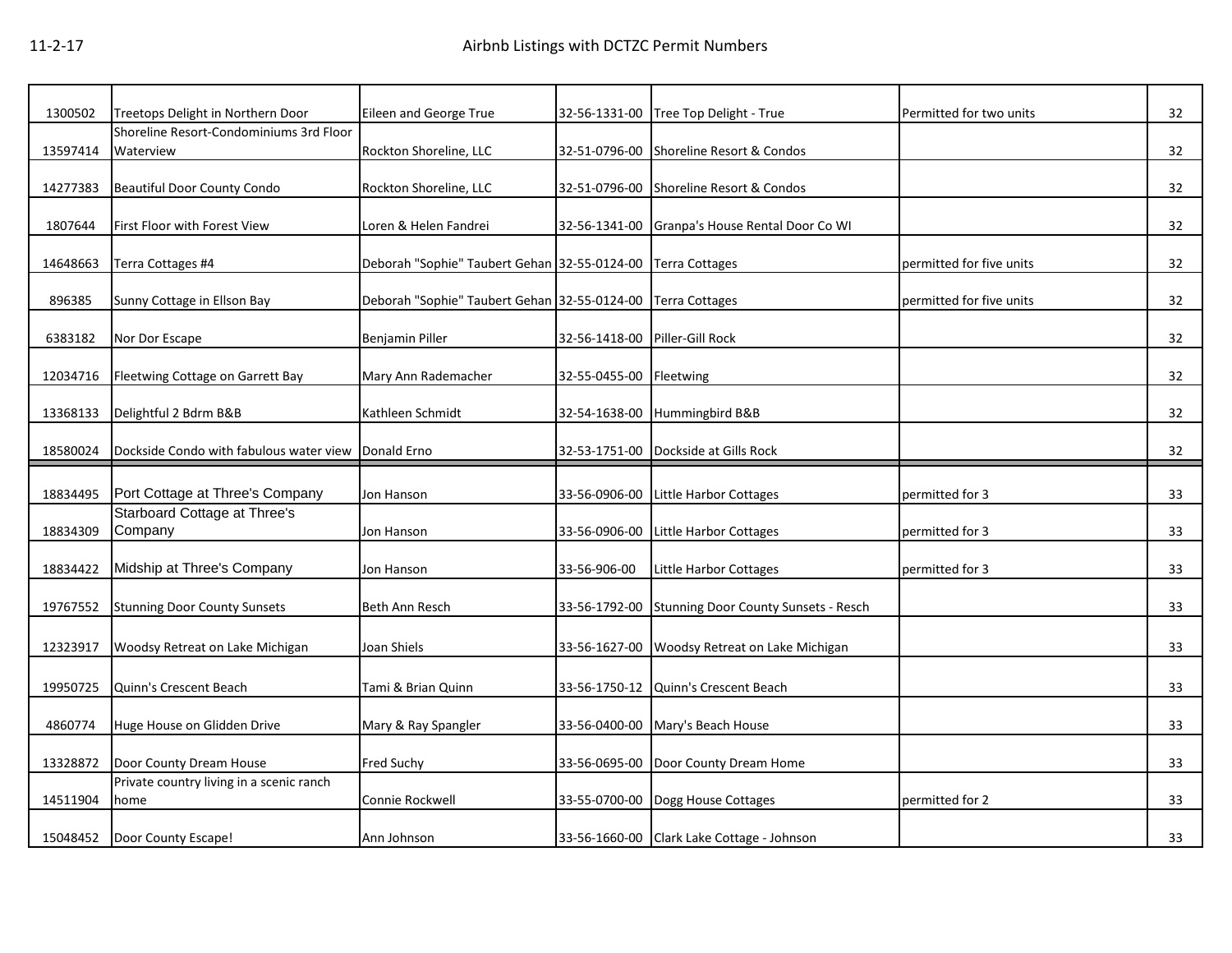| 15645178 | Dogg House Cottage - Door County                      | Connie Rockwell                                                  | 33-55-0700-00 | Dogg House Cottages                                   | permitted for 2                                        | 33 |
|----------|-------------------------------------------------------|------------------------------------------------------------------|---------------|-------------------------------------------------------|--------------------------------------------------------|----|
| 20981273 | Sister Bay Cottage                                    | Karen Berndt                                                     | 34-56-1788-00 | Sister Bay Cottage                                    |                                                        | 34 |
| 13111748 | Condo at Highland Greens                              | Sarah George                                                     | 34-53-1039-00 | George's Getaway                                      |                                                        | 34 |
| 12672427 | Beach view waterfront park access!                    | Dawn and Walter Nawrot                                           | 34-56-1620-00 | Parkview Drive - Nawrot                               |                                                        | 34 |
| 19227870 | Cute and Cozy Steps from Downtown                     | Audrey and Craig Schmidt                                         | 34-56-1769-00 | Cute and Cozy Sister Bay - Schmidt                    |                                                        | 34 |
| 16332969 | Family Friendly Retreat in the Heart of<br>Sister Bay | Pamela Schmitz/ CPS Holdings LLC 34-56-1695-00 Sister Bay Chalet |               |                                                       |                                                        | 34 |
|          | 18346670 Manor on Main                                | Paul Larson                                                      | 35-56-1777-00 | Main Manor - Larson                                   |                                                        | 35 |
|          | 19824536 Chalet by the Bay                            | Jonathan Salit                                                   | 35-56-1807-00 | Chalet by the Bay - Salit                             |                                                        | 35 |
|          | 19179293 Door County Bayview                          | Diane Rockwell                                                   |               | 35-56-1772-00 Door County Bayview                     |                                                        | 35 |
|          | 18683132 Perfectly Downtown                           | Carter Holdings LLC                                              | 35-56-1746-00 | Perfectly Downtown and Delaware Dream permitted for 2 |                                                        | 35 |
|          | 19762075 Delaware Dream                               | <b>Carter Holdings LLC</b>                                       | 35-56-1746-00 | Perfectly Downtown and Delaware Dream permitted for 2 |                                                        | 35 |
|          | 18359397 Barbara's Guest House                        | Stephen Day                                                      | 35-56-1727-00 | <b>Barbara's Guest House</b>                          |                                                        | 35 |
| 17380652 | Sawyer View Village                                   | Ken Glasheen                                                     | 35-56-1726-00 | Sawyer View Village                                   |                                                        | 35 |
| 1095333  | A City Cottage in the Heart of Town                   | Kelly Avenson & Elliot Goettelman 35-56-1651-00                  |               | City Cottage, The                                     |                                                        | 35 |
| 10732512 | Private BR/BA, FRPLCE, Historic B&B                   | Dennis Statz                                                     | 35-52-0856-00 | White Lace Inn                                        | permitted for eighteen - six units listed on<br>Airbnb | 35 |
| 9091864  | Porthaven                                             | Joe Fittshur                                                     | 35-56-1329-00 | Port Haven Executive Home                             |                                                        | 35 |
| 3324489  | Downtown Sturgeon Bay, Arbor                          | RME Holdings - Robert Esposito                                   | 35-53-1452-00 | Arbor and Postcard - RME Holdings                     | Permitted for two units                                | 35 |
| 8129738  | Sturgeon Bay Doll House                               | Patrice Sebastian                                                |               | 35-56-1565-00 Sturgeon Bay Doll House                 |                                                        | 35 |
| 10704789 | Private BR/BA, WHRPL, Historic B&b                    | Dennis Statz                                                     | 35-52-0856-00 | White Lace Inn                                        | permitted for eighteen - six units listed on<br>Airbnb | 35 |
| 17586605 | The Diplomat Bed and Breakfast/Chancery<br>suite      | Tami Dal Santo                                                   |               | 35-54-1544-00 Diplomat Bed and Breakfast              | permitted for six units                                | 35 |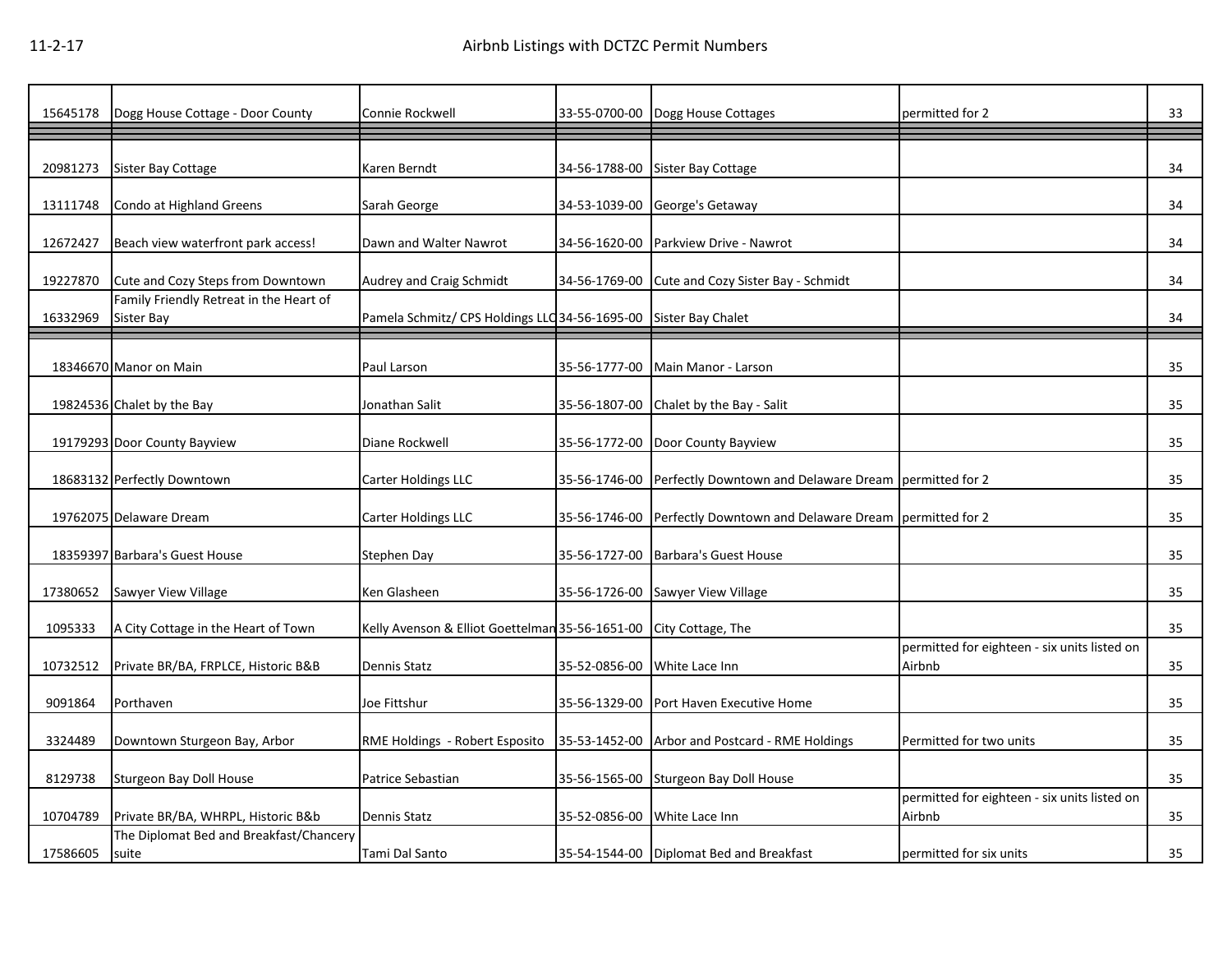| 9506189  | Diplomat Bed and Breakfast/Treaty Suite               | Tami Dal Santo                                    | 35-54-1544-00         | Diplomat Bed and Breakfast        | permitted for six units                                | 35 |
|----------|-------------------------------------------------------|---------------------------------------------------|-----------------------|-----------------------------------|--------------------------------------------------------|----|
| 3190446  | Downtown Sturgeon Bay - Postcard                      | RME Holdings - Robert Esposito                    | 35-53-1452-00         | Arbor and Postcard - RME Holdings | Permitted for two units                                | 35 |
|          |                                                       |                                                   |                       |                                   |                                                        |    |
| 19180482 | The Coach House                                       | Robert & Teresa Esposito                          | 35-53-1628-00         |                                   | permitted for 3                                        | 35 |
| 10569102 | Private BR/BA, FRPLCE, Historic B&B                   | Dennis Statz                                      | 35-52-0856-00         | White Lace Inn                    | permitted for eighteen - six units listed on<br>Airbnb | 35 |
| 10731586 | Private BR/BA, FP & WHO, Historic B&B                 | Dennis Statz                                      | 35-52-0856-00         | White Lace Inn                    | permitted for eighteen - six units listed on<br>Airbnb | 35 |
| 10700860 | Private BR/BA, Whrlpl, Historic B&B                   | Dennis Statz                                      | 35-52-0856-00         | White Lace Inn                    | permitted for eighteen - six units listed on<br>Airbnb | 35 |
|          |                                                       |                                                   |                       |                                   |                                                        |    |
| 3280736  | Door County Waterfront Cottage                        | <b>CenterPointe Yacht Services</b>                | 35-56-0911-00         | CenterPointe Marina               | permitted for three units                              | 35 |
| 13749828 | Door County Waterfront Cottage                        | CenterPointe Yacht Services                       | 35-56-0911-00         | CenterPointe Marina               | permitted for three units                              | 35 |
| 10730935 | Private BR/BA, FP & WHP, Historic B&B                 | Dennis Statz                                      | 35-52-0856-00         | White Lace Inn                    | permitted for eighteen - six units listed on<br>Airbnb | 35 |
| 12792862 | Downtown Sturgeon Bay CornerSuite                     | Robert & Teresa Esposito                          | 35-53-1628-00         | Villa and Corner Suite            | permitted for 3                                        | 35 |
|          |                                                       |                                                   |                       |                                   |                                                        |    |
| 9271311  | Chalet on the Shore                                   | Jennifer Jorns & Brian Frisque                    | 35-56-1663-00         | Chalet by the Shore               |                                                        | 35 |
| 18655796 | Petite Maison Bleu                                    | <b>Terry Cummings</b>                             | 35-56-1755-00         | Petite Maison Bleu                |                                                        | 35 |
| 13001169 | Gem Down the Lane                                     | Carrie Rollins/ Estate of Jane Mead 35-56-1667-00 |                       | <b>Gem Down the Lane</b>          |                                                        | 35 |
| 3518762  | Downtown Sturgeon Bay, Door County                    | Hans Reumschuessel                                | 35-56-1437-00         | Downtown Sturgeon Bay             |                                                        | 35 |
| 13257277 | Door County Easy Living                               | <b>Rich Miller</b>                                | 35-56-1654-00         | Door County Easy Living - Miller  |                                                        | 35 |
|          |                                                       |                                                   |                       |                                   |                                                        |    |
| 12793691 | Downtown Sturgeon Bay Villa Suite                     | Robert & Teresa Esposito                          | 35-53-1628-00         | Villa and Corner Suite            | permitted for 3                                        | 35 |
| 4692800  | the Magnolia Suite                                    | Diane Allen & Mike Perski                         | 35-53-1096-00         | The Magnolia                      |                                                        | 35 |
|          |                                                       |                                                   |                       |                                   |                                                        |    |
| 14487990 | Close to Everything in Sturgeon Bay                   | Ann Kifer                                         | 35-56-1673-00         | Neenah Street Holdings            |                                                        | 35 |
| 156786   | Waterfront Home Downtown Sturgeon<br>Bay, Door County | Lee Adams                                         | 35-56-1555-00         | Adams - Cozy Cottage on Memorial  |                                                        | 35 |
|          |                                                       |                                                   |                       |                                   |                                                        |    |
| 17346242 | The 930                                               | Rob Vogel                                         | 35-56-1730-00 The 930 |                                   |                                                        | 35 |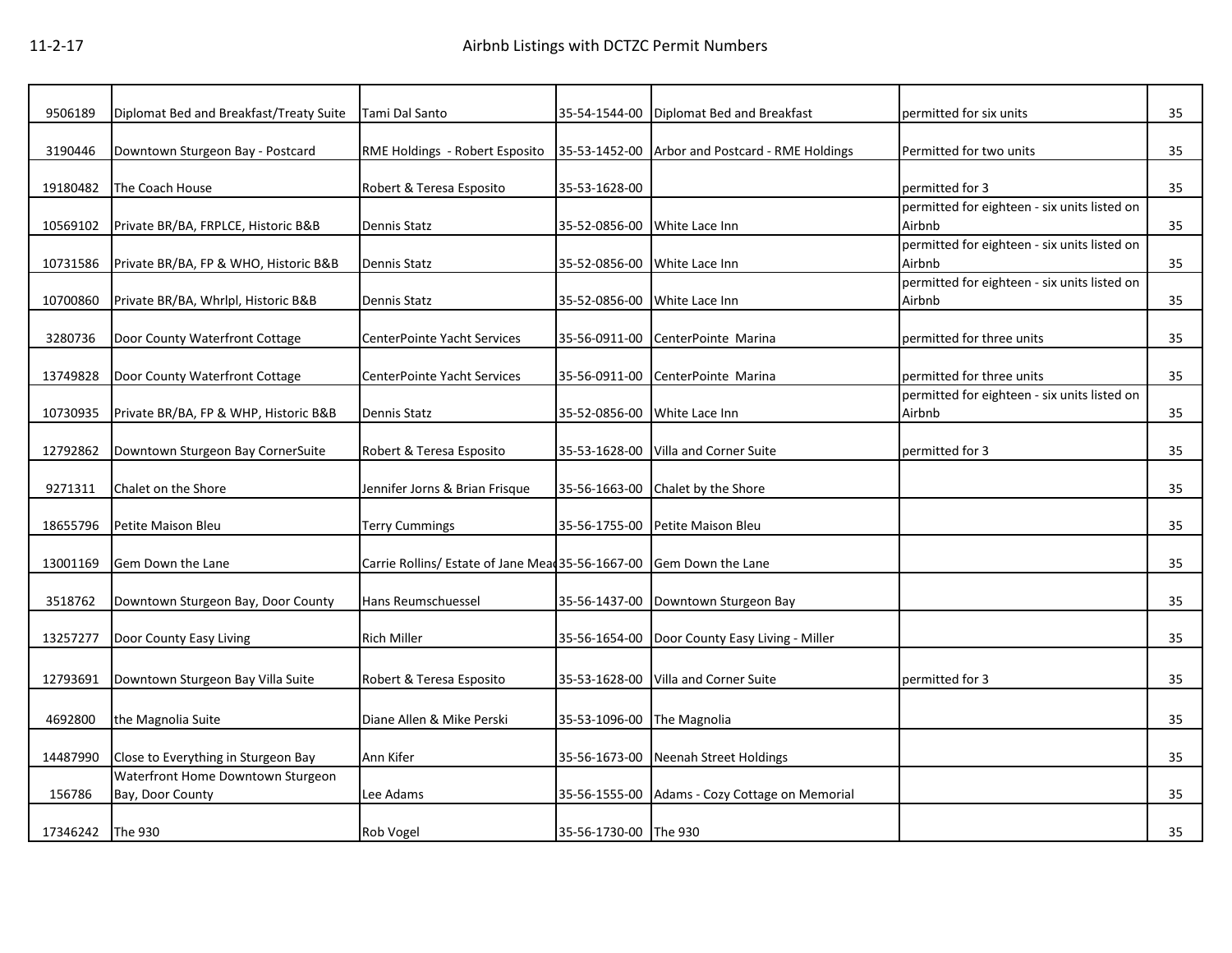|          |                                                                | The Yacht Harbor, LLC &    |               |                                          |                 |    |
|----------|----------------------------------------------------------------|----------------------------|---------------|------------------------------------------|-----------------|----|
| 18035205 | The Mary I                                                     | Sturgeon Bay Marinas.com   | 35-59-1676-00 | Door County Houseboat Rentals, LLC       | permitted for 2 | 35 |
|          |                                                                | The Yacht Harbor, LLC &    |               |                                          |                 |    |
| 18913824 | Desiree the houseboat                                          | Sturgeon Bay Marinas.com   | 35-59-1676-00 | Door County Houseboat Rentals, LLC       | permitted for 2 | 35 |
| 5585456  | On the shore of Lake Michigan                                  | Ann Emmerich               | 36-56-1487-00 | Emmerich - On the Shore of Lake Michigan |                 | 36 |
|          |                                                                |                            |               |                                          |                 |    |
| 20123299 | The Clerestory on Lake Michigan                                | Christopher Mohar          | 36-56-1789-00 | The Clerestory on Lake Michigan          |                 | 36 |
|          |                                                                |                            |               |                                          |                 |    |
| 19548982 | <b>Tolan's Cottage</b>                                         | Sally Tolan                | 36-56-0816-13 | <b>Tolans Cottage</b>                    |                 | 36 |
|          | Claybanks   A Woodsy Retreat near Lake                         |                            |               |                                          |                 |    |
| 18073736 | Michigan                                                       | David Goettelman           | 36-56-1731-00 | Clay Banks Woodsy Retreat                |                 | 36 |
|          |                                                                |                            |               |                                          |                 |    |
| 10283729 | Historic Family Farm                                           | Tom Mickelson              | 36-56-1579-00 | <b>Historic Family Farm</b>              |                 | 36 |
|          |                                                                |                            |               |                                          |                 |    |
| 6253565  | Lake Lane Cottages in Door County                              | Rob Vogel                  | 36-56-0869-00 | Lake Lane Cottages                       | permitted for 3 | 36 |
| 11700582 | Lake Lane Cottages Camper                                      | Rob Vogel                  | 36-56-0869-00 | Lake Lane Cottages                       | permitted for 3 | 36 |
|          |                                                                |                            |               |                                          |                 |    |
| 11699220 | Lake Lane Cottage                                              | Rob Vogel                  | 36-56-0869-00 | Lake Lane Cottages                       | permitted for 3 | 36 |
|          |                                                                |                            |               |                                          |                 |    |
| 13664372 | Parkway Escape                                                 | Dale & Carol Polzin        | 39-56-0922-13 | Parkway Escape                           |                 | 39 |
| 18833980 | <b>Sunset Cliff Cottage</b>                                    | Jon Hansen                 | 39-56-0860-00 | <b>Sunset Cliff Cottage</b>              |                 | 39 |
|          |                                                                |                            |               |                                          |                 |    |
| 1327057  | 3 Bedroom Cottage with a Water View                            | Mark and Jill Schwarzbauer | 39-56-1320-00 | La Bella Casa Di Mattoni                 |                 | 39 |
|          |                                                                |                            |               |                                          |                 |    |
| 19285613 | <b>Beautiful Waterfront Cabin Door County</b>                  | Donn Rozz, Robert Paul     | 39-53-1374-00 | <b>Rozz Little Cemetery</b>              |                 | 39 |
|          | Door County Shore Front 2 Bdrm Cabin on                        |                            |               |                                          |                 |    |
| 15057147 | 1.2 Acres                                                      | Pat O'Donnell              | 39-56-1398-00 | Cabin Sun Over Beach                     |                 | 39 |
| 21230158 | <b>Writers Cottage</b>                                         | <b>NATROP, BRENDA</b>      |               |                                          |                 | 39 |
|          |                                                                |                            |               |                                          |                 |    |
| 21559281 | Spacious Home on Little Sturgeon Bay                           | <b>Jeff Nicholson</b>      |               |                                          |                 | 39 |
|          | Hidden Treasure - Apartment   Door                             |                            |               |                                          |                 |    |
| 21410626 | County                                                         | Roxanne and Brian Ahlswede | 39-56-1809-00 | <b>Hidden Treasure House and Appt</b>    | permitted for 2 | 39 |
|          |                                                                |                            |               |                                          |                 |    |
|          |                                                                |                            |               |                                          |                 |    |
| 20622494 | Hidden Treasure House   Door County Roxanne and Brian Ahlswede |                            | 39-56-1809-00 | Hidden Treasure House and Appt           | permitted for 2 | 39 |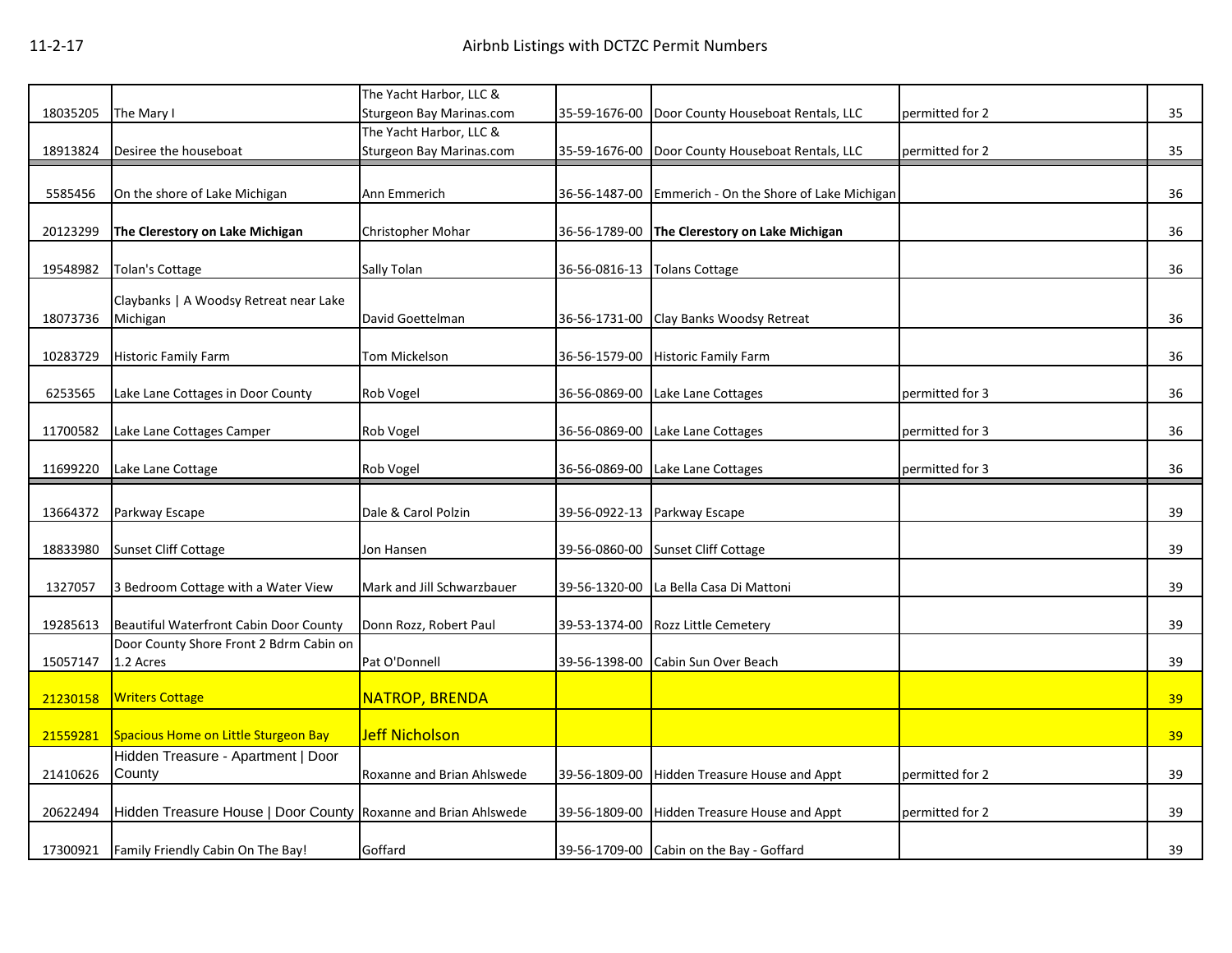| 19594834 | <b>Waterfront Door County Cottage</b>  | Lisa Soukup                                                            |                              | 42-56-1774-00 Waterftont Cottage - Soukup       |                  | 42 |
|----------|----------------------------------------|------------------------------------------------------------------------|------------------------------|-------------------------------------------------|------------------|----|
| 14266444 | Door County Waterfront Cottage         | Bur Wholesale Company - John Bu 42-56-1666-00 Waterfront Cottage - BUR |                              |                                                 |                  | 42 |
|          |                                        |                                                                        |                              |                                                 |                  |    |
| 8898775  | Viking Village 2 Bedroom Flat          | Andrew Valentincic                                                     | 46-50-1596-00 Viking Village |                                                 | permitted for 13 | 46 |
|          |                                        |                                                                        |                              |                                                 |                  |    |
| 4799617  | Shoreline Log Cottage on Island        | Kathleen Cascio                                                        |                              | 46-56-1510-00 Danish Log Cabin                  |                  | 46 |
|          |                                        |                                                                        |                              |                                                 |                  |    |
| 5580349  | <b>Quiet Vacation Home</b>             | Debra L. Sheridan                                                      |                              | 46-56-1526-00 Island Legacy House               |                  | 46 |
|          |                                        |                                                                        |                              |                                                 |                  |    |
| 714587   | Quiet Cabin with Deck in Woods         | Jim Beneda                                                             |                              | 46-56-1575-00 Quiet Cabin in the Woods - Beneda |                  | 46 |
|          | Charming one bedroom flat at Viking    |                                                                        |                              |                                                 |                  |    |
| 14825088 | Village                                | Andrew Valentincic                                                     | 46-50-1596-00 Viking Village |                                                 | permitted for 13 | 46 |
|          |                                        |                                                                        |                              |                                                 |                  |    |
| 11389754 | Charming Near Town Motel Room          | <b>Andrew Valentincic</b>                                              | 46-50-1596-00                | <b>Viking Village</b>                           | permitted for 13 | 46 |
|          |                                        |                                                                        |                              |                                                 |                  |    |
| 13156138 | Cute Affordable Cabin on Island        | Dawn Chier                                                             |                              | 46-55-0731-00 Coffee Creek Cabin                | permitted for 2  | 46 |
|          | Coffee Creek Cabins "Biker Cabin" on   |                                                                        |                              |                                                 |                  |    |
| 13378765 | Wash. Island                           | Dawn Chier                                                             |                              | 46-55-0731-00 Coffee Creek Cabin                | permitted for 2  | 46 |
|          |                                        |                                                                        |                              |                                                 |                  |    |
| 14443055 | Bay Farm Lake Cottage                  | Kathleen Young                                                         | 46-56-1650-00 Bay Farm LLC   |                                                 |                  | 46 |
|          |                                        |                                                                        |                              |                                                 |                  |    |
| 10907613 | Sunrise A Frame on the lake            | <b>Andrew Valentincic</b>                                              | 46-50-1596-00 Viking Village |                                                 | permitted for 13 | 46 |
|          |                                        |                                                                        |                              |                                                 |                  |    |
| 15351847 | Cozy and charming studio with kitchen. | <b>Andrew Valentincic</b>                                              | 46-50-1596-00                | <b>Viking Village</b>                           | permitted for 13 | 46 |
|          |                                        |                                                                        |                              |                                                 |                  |    |
| 16723200 | Summer Place Large Cabin               | Reinhold Schomann                                                      | 46-55-0643-00 Summer Place   |                                                 | Permitted for 2  | 46 |
|          |                                        |                                                                        |                              |                                                 |                  |    |
| 16768580 | Summer Place Small Cabin               | Reinhold Schomann                                                      | 46-55-0643-00 Summer Place   |                                                 | Permitted for 2  | 46 |
|          |                                        |                                                                        |                              |                                                 |                  |    |
| 6541476  | <b>Charming Waterfront Cottage</b>     | Alex Trueblood                                                         |                              | 46-56-1411-00 Trueblood Cottage                 |                  | 46 |
|          |                                        |                                                                        |                              |                                                 |                  |    |
| 20991844 | <b>Menominee River Vacation Home</b>   | Not Door County Comes up in Door County Search                         |                              |                                                 | Outside DC       |    |
|          |                                        |                                                                        |                              |                                                 |                  |    |
| 20439805 | <b>Nuttall Vacation Stays</b>          | Not Door County Comes up in Door County Search                         |                              |                                                 | Outside DC       |    |
|          |                                        |                                                                        |                              |                                                 |                  |    |
| 10943813 | Camp Villa B&B                         | Not Door County Comes up in Door County Search                         |                              |                                                 | Outside DC       |    |
|          |                                        |                                                                        |                              |                                                 |                  |    |
| 443694   | Lundgren Tree Farm                     | Not Door County Comes up in Door County Search                         |                              |                                                 | Outside DC       |    |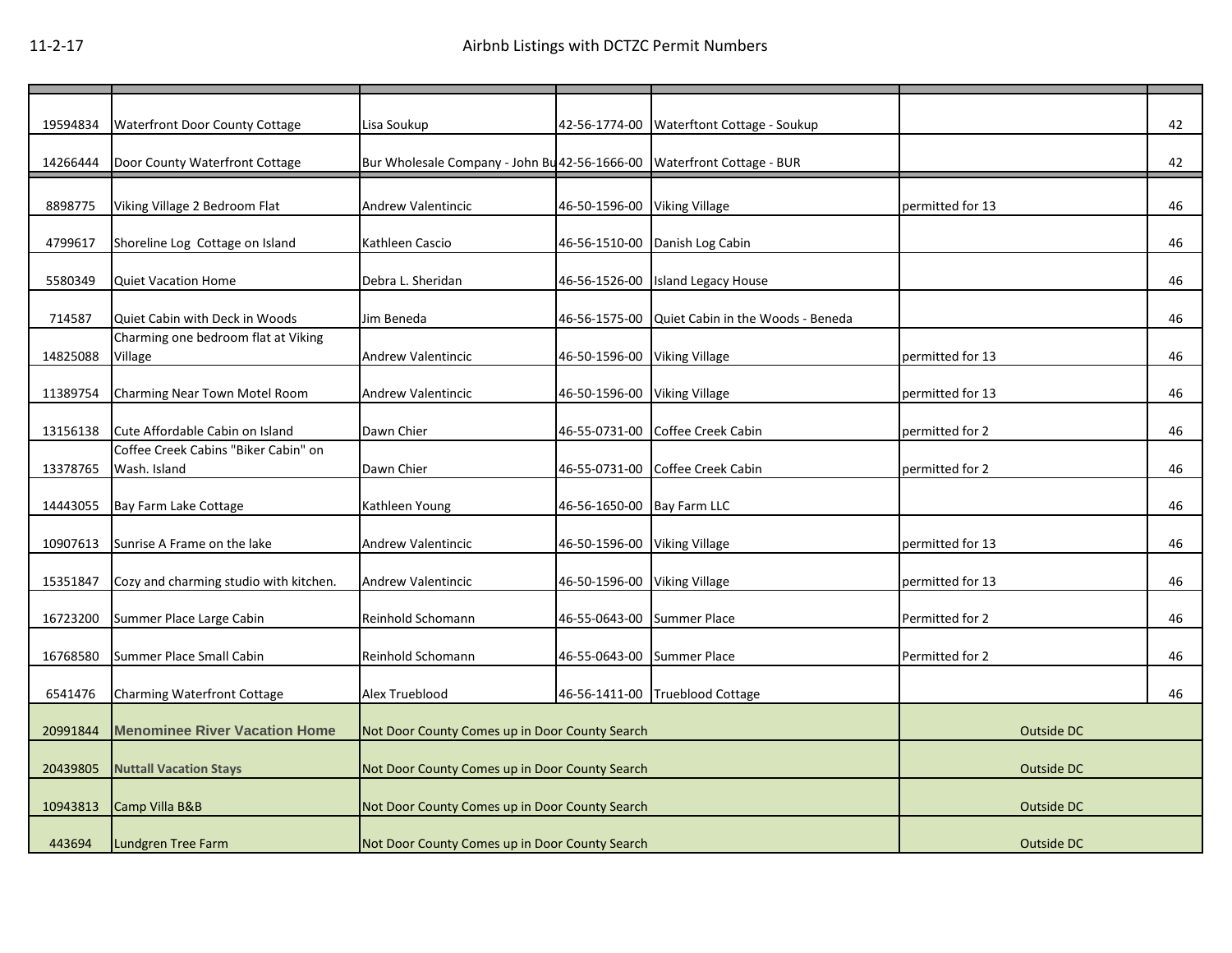| 8900070  | <b>Flom Retreat</b>                     | Not Door County Comes up in Door County Search | Outside DC |
|----------|-----------------------------------------|------------------------------------------------|------------|
| 18506853 | Downtown Menominee House                | Not Door County Comes up in Door County Search | Outside DC |
|          |                                         |                                                |            |
|          | <b>Escape to the Guest House on the</b> |                                                |            |
| 19176512 | Menominee                               | Not Door County Comes up in Door County Search | Outside DC |
|          |                                         |                                                |            |
| 14266783 | Cottage on Cedar                        | Not Door County Comes up in Door County Search | Outside DC |
|          |                                         |                                                |            |
|          | Home Away From Home Northern            |                                                |            |
| 19012043 | Wisconsin                               | Not Door County Comes up in Door County Search | Outside DC |
|          |                                         |                                                |            |
| 19046342 | <b>Golf Course Camping</b>              | Not Door County Comes up in Door County Search | Outside DC |
|          |                                         |                                                |            |
| 20411213 | <b>Paradise View</b>                    | Not Door County Comes up in Door County Search | Outside DC |
|          |                                         |                                                |            |
| 14648642 | Upper Peninsula MI Retreat              | Not Door County Comes up in Door County Search | Outside DC |

| <b>MUNI</b>    |                       | # of Airbnb Properties |
|----------------|-----------------------|------------------------|
| $\overline{2}$ | <b>Baileys Harbor</b> | 15                     |
| 6              | Clay Banks            | 2                      |
| 8              | Town of Egg Harbor    | 30                     |
| 9              | Village of Egg Harbor | 22                     |
| 11             | Ephraim               | 6                      |
| 12             | Gibraltar             | 14                     |
| 14             | Town of Forestville   | 0                      |
| 15             | Town of Jacksonport   | 6                      |
| 27             | Nasewaupee            | 8                      |
| 32             | Liberty Grove         | 26                     |
| 33             | Sevastopol            | 11                     |
| 34             | Sister Bay            | 5                      |
| 35             | City of Sturgeon Bay  | 36                     |
| 36             | Town of Sturgeon Bay  | 8                      |
| 39             | Gardner               | 10                     |
| 42             | Union                 | $\overline{2}$         |